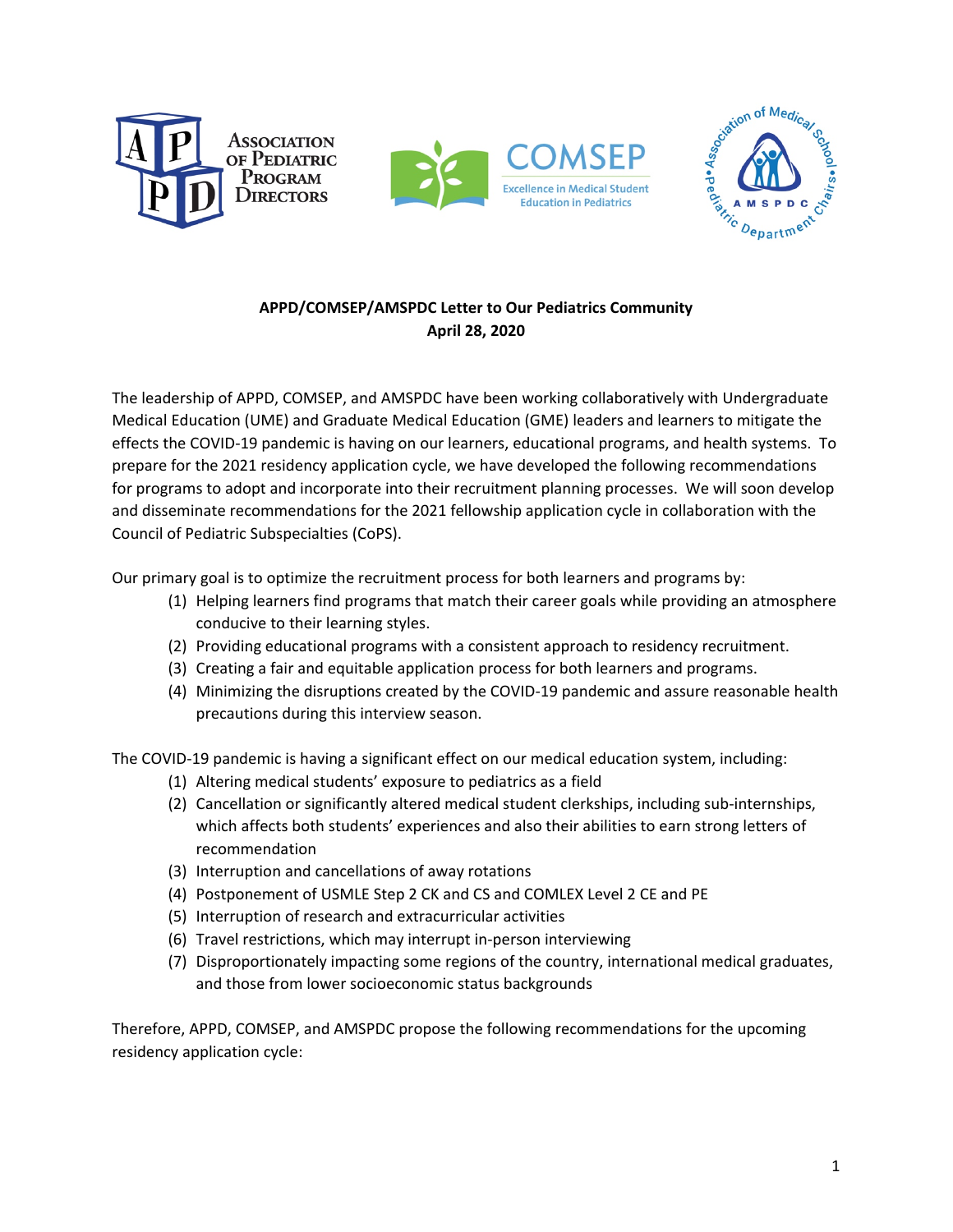- (1) Recommendation to students
	- a. General guidance:
		- i. You have chosen an outstanding field dedicated to the health and well-being of children. Our program leaders are here to help you navigate this process!
		- ii. We recognize that you have had variable clinical, research, advocacy, and other extracurricular experiences due to the impacts of COVID-19. We have provided program directors with guidance on how to perform a holistic review of applicants in order to mitigate the challenges created by the COVID-19 pandemic.
		- iii. Please see the following recommendations to residency programs as our global commitment to you and the children and families you will serve throughout your careers.
	- b. Number of programs to apply to:
		- i. Each student should discuss their individual situation with their pediatric advisors to determine the number of residency programs they should apply to.
		- ii. The AAMC site "Apply Smart" lists data to consider when **applying** to residency programs[: https://students-residents.aamc.org/applying](https://students-residents.aamc.org/applying-residency/filteredresult/apply-smart-data-consider-when-applying-residency/)[residency/filteredresult/apply-smart-data-consider-when-applying-residency/](https://students-residents.aamc.org/applying-residency/filteredresult/apply-smart-data-consider-when-applying-residency/)
			- 1. In general, it is recommended that **allopathic students** with Step 1 scores between 216-234 apply to 15 programs. Allopathic students with higher scores can apply to fewer programs, while students with lower scores should apply to more programs.
			- 2. It is recommended that **osteopathic students** with Step 1 scores >220 apply to 16 programs. Osteopathic students with lower scores should apply to more programs.
			- 3. Step scores should be considered in the context of other strengths or areas of concern in a student's residency application.
		- iii. A study of LCME-accredited **allopathic medical students**, found that **if students have no academic difficulty** (no course failures, Step failures, no other academic probation/remediation), they only need to **rank** 10 programs to have 99% match (Vinci 2017)

<https://www.appd.org/meetings/2017FallPres/ThursHTMatchFrenzySlides.pdf>

- iv. Data from 2018 NRMP surveys will help students and pediatric advisors assess how an individual student's application characteristics will affect their likelihood of matching: [https://mk0nrmp3oyqui6wqfm.kinstacdn.com/wp](https://mk0nrmp3oyqui6wqfm.kinstacdn.com/wp-content/uploads/2019/10/Charting-Outcomes-in-the-Match-2018_Seniors-1.pdf)[content/uploads/2019/10/Charting-Outcomes-in-the-Match-2018\\_Seniors-](https://mk0nrmp3oyqui6wqfm.kinstacdn.com/wp-content/uploads/2019/10/Charting-Outcomes-in-the-Match-2018_Seniors-1.pdf)[1.pdf](https://mk0nrmp3oyqui6wqfm.kinstacdn.com/wp-content/uploads/2019/10/Charting-Outcomes-in-the-Match-2018_Seniors-1.pdf)
- v. Finally, a strong plea: Please do not apply to more than 15 programs unless you have had some academic difficulty, are couples-matching, or are advised to by your pediatric medical school leadership. We want to ensure that applicants get a holistic review, but this will be difficult to do if programs are flooded by applications.





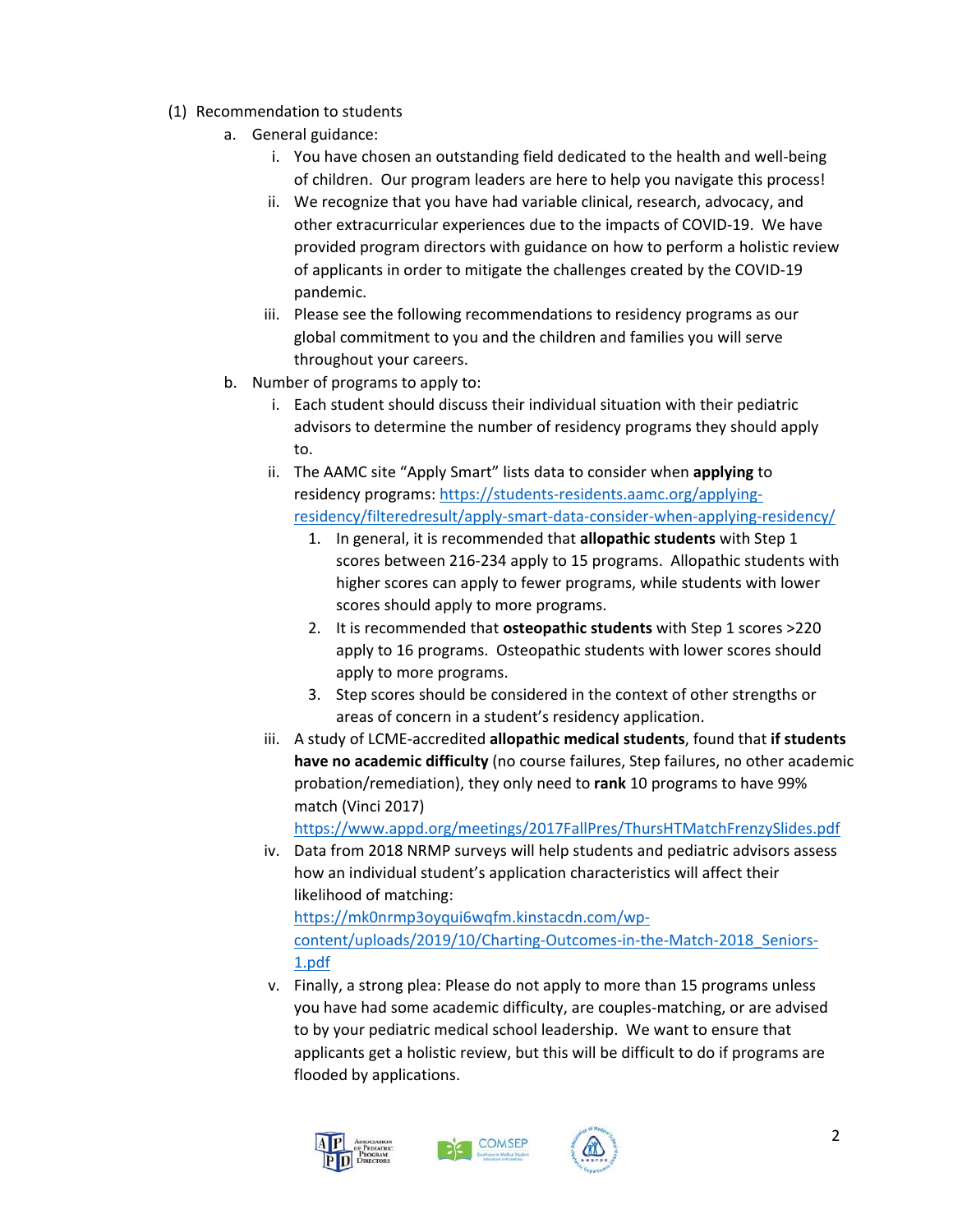- (2) Recommendation to programs
	- a. To provide adequate exposure to pediatrics and pediatric subspecialties:
		- i. Consider how to help students at your institution learn more about pediatrics and pediatric subspecialties in general.
		- ii. We strongly urge students and programs to limit and not require away rotations. The exception to this is the situation when a student cannot get a similar experience at their home institution.
		- iii. Consider offering virtual visiting clerkships.
	- b. In reviewing applications:
		- i. We support holistic review of applications, recognizing that access to different clinical, research, extracurricular, work, and other experiences vary significantly at baseline, and are further impacted by the COVID-19 pandemic.
		- ii. Recognize that many medical students will have experienced non-traditional clerkships during the pandemic, including virtual learning experiences and online educational programming.
		- iii. Decrease any requirement of peds-specific letters to one peds letter.
		- iv. Do not require that a sub-I be completed by time of initial application review.
		- v. Do not require that Step 2CK and Step 2CS be completed by time of initial application review.
	- c. For interviews:
		- i. If COVID-19 continues to pose a significant health and safety risk to our students and programs, we strongly recommend only offering virtual interviews for this year's Match cycle for two reasons:
			- 1. First and foremost, to minimize the health risks of traveling during this coronavirus pandemic.
			- 2. And importantly, to provide a more equitable structure for applicants and programs since some areas are disproportionately more affected by COVID-19 and some applicants are disproportionately impacted by the health and financial ramifications of COVID-19.
		- ii. In moving to virtual interviews, programs should develop strategies that will showcase your program virtually. We will work with you to help share best practices and help prepare our students and faculty.
	- d. Timing:
		- i. Recommend not reviewing applications until October 7, with first interview invitations being sent October 12 or later.
		- ii. Recommend letting all applicants know if they will be offered an interview, waitlisted, or not offered an interview by December 15 (or two months after ERAS opens, whichever is later).